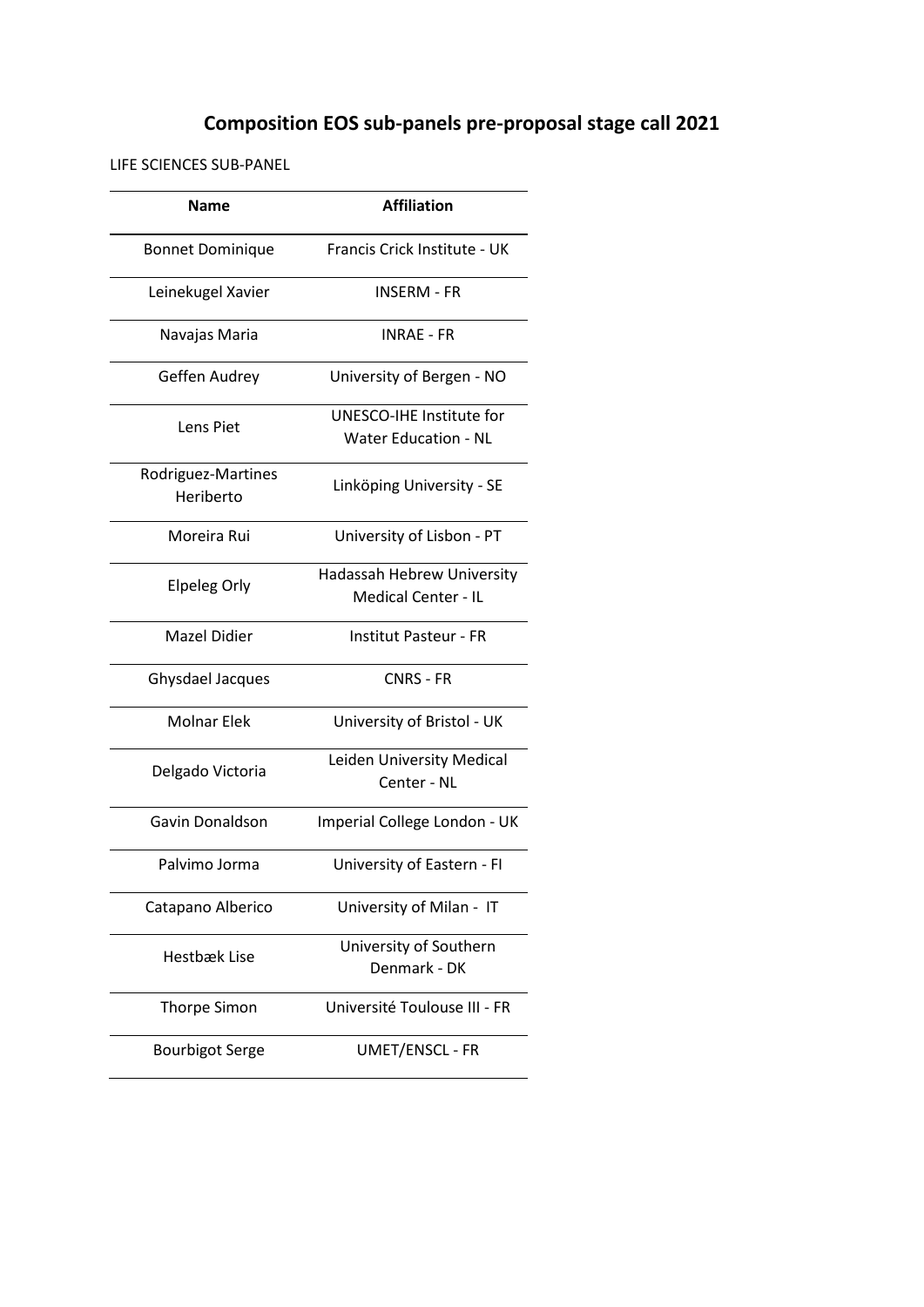## EXACT SCIENCES SUB-PANEL

| <b>Affiliation</b>                                                         |
|----------------------------------------------------------------------------|
| Karlstads Universiteit - SE                                                |
| Universiteit Utrecht - NL                                                  |
| Centre de Physique des<br>Particules de Marseille - FR                     |
| University of Helsinki - FI                                                |
| University of Catania - IT                                                 |
| University of Basel - CH                                                   |
| University of Coimbra - PT                                                 |
| <b>Radboud Universiteit</b><br>Nijmegen - NL                               |
| <b>INSA Toulouse</b>                                                       |
| CSIC - ES                                                                  |
| Université Paris Saclay/CNRS -<br><b>FR</b>                                |
| Université Lille - FR                                                      |
| University of Exeter - UK                                                  |
| Universiteit van Amsterdam -<br><b>NL</b>                                  |
| Université de Bretagne Sud -<br>FR                                         |
| University of Sheffield - UK                                               |
| Univ Rennes 2 Laboratoire<br><b>ESO-Rennes Espaces et</b><br>Sociétés - FR |
| University of Algarve - PT                                                 |
|                                                                            |